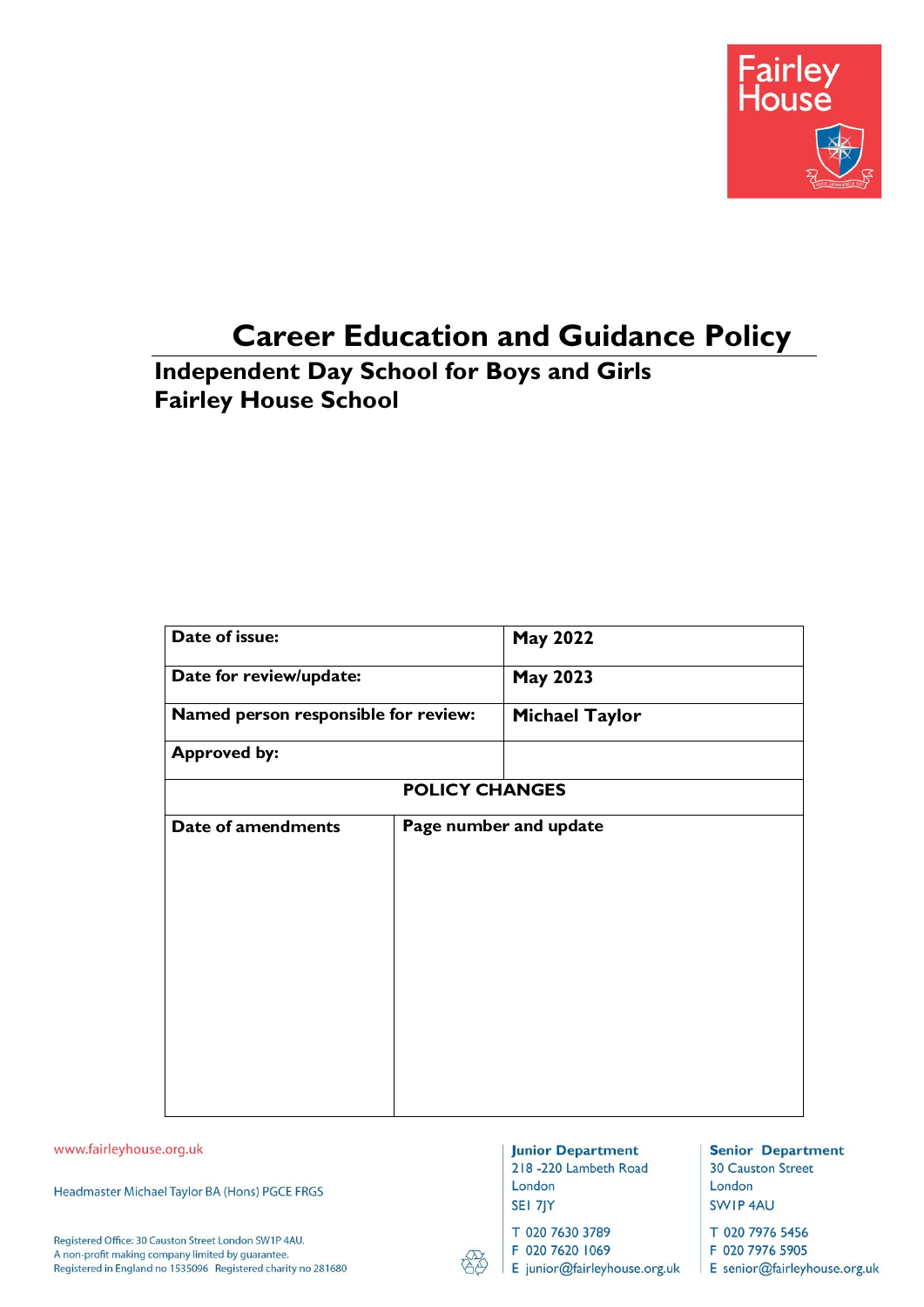| 1. Aim, objectives,<br>values and ethos          | Page 3   |
|--------------------------------------------------|----------|
| 2. Context                                       | Page 3/4 |
| 3. Outcome                                       | Page 5   |
| 4. Students                                      | Page 5   |
| 5. Implementation                                | Page 5   |
| 6. Curriculum                                    | Page 6   |
| 7. Statutory<br>requirements and<br>expectations | Page 7   |
| 8. Evaluation                                    | Page 7   |
| 9. Author                                        | Page 7   |
| 10. Appendix                                     | Page 7/8 |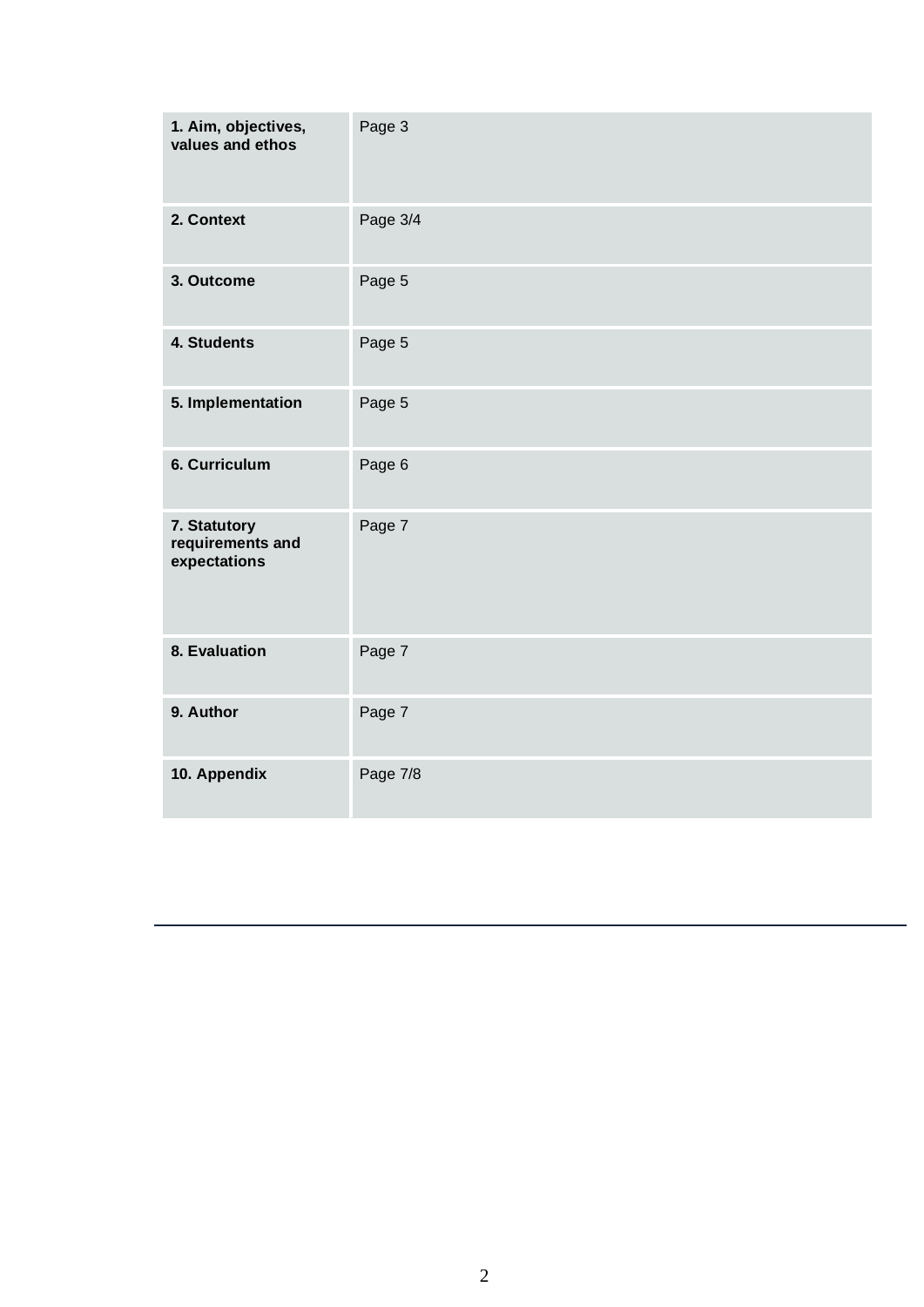### **1. Aim, objectives, values and ethos**

Fairley House School's Careers Education and Guidance policy has the following objectives in line with the Eight Gatsby Benchmarks for Careers Excellence when delivering the careers programme in school:

- To plan and provide a stable careers programme for our learners
- To expose students to relevant labour market information
- To address the needs of all students
- To link curriculum learning to careers
- To provide opportunities for student to encounter employers and employees
- To support students to obtain work experience placements at Year 10
- To provide opportunities for students to encounter further and higher education
	- To provide personal guidance to students on careers education

This policy is underpinned by our long-term vision and core values of 'Opportunity and Achievement for all'; ensuring all our students receive the correct guidance and support to enable them to flourish within and beyond their school years. We are committed to implementing a careers programme that allows students to be aspirational in their pursuit of their chosen career paths which helps foster wellbeing, promote success and improve life chances.

### **2. Content**

Fairley House School operates within guidance and procedures set out by the Department for Education (DfE). Following publication of the Good Career Guidance Report in 2014 by the Gatsby Charitable Foundation, and further guidance from the DfE in 2018, the school is committed to ensuring that the eight benchmarks of good practice are in place. These eight benchmarks are:

- 1. A stable Careers Programme
- 2. Learning from career and labour market information
- 3. Addressing the needs of each pupil
- 4. Linking curriculum learning to careers
- 5. Encounters with employers and employees
- 6. Experience of workplaces
- 7. Encounters with further and higher education
- 8. Personal Guidance

- A full summary of the eight Gatsby Benchmarks can be found in the appendix section.

A number of events, integrated into our careers programme, will offer providers an opportunity to come into school to speak to students and/or their parents/carers: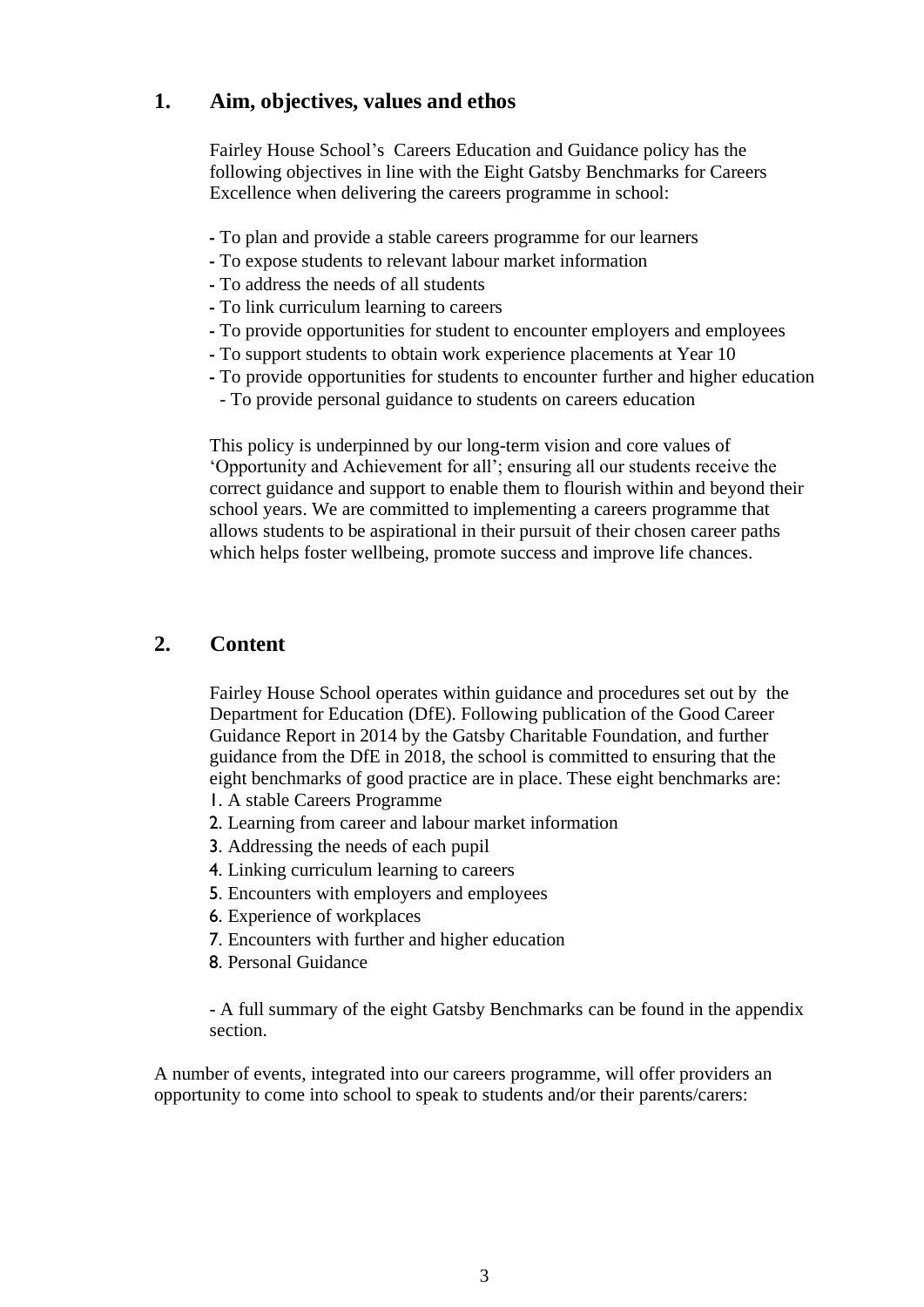|                   | <b>AUTUMN TERM</b>                                                                                                                                                                                                                                                           | <b>SPRING TERM</b>                                                                                                                                                                                                                                                                                              | <b>SUMMER TERM</b>                                                                                                                                                                                                                                                              |
|-------------------|------------------------------------------------------------------------------------------------------------------------------------------------------------------------------------------------------------------------------------------------------------------------------|-----------------------------------------------------------------------------------------------------------------------------------------------------------------------------------------------------------------------------------------------------------------------------------------------------------------|---------------------------------------------------------------------------------------------------------------------------------------------------------------------------------------------------------------------------------------------------------------------------------|
| YEAR <sub>8</sub> | Discussions via<br>Assembly about jobs<br>and what is out there.<br>Discuss a range of<br>jobs-how these might<br>lead to different job and<br>the opportunities these<br>have. Promotion and<br>progression.                                                                | Key Stage 4 options<br>event<br><b>Enterprise Day</b>                                                                                                                                                                                                                                                           | Team building and<br>management<br>skills.                                                                                                                                                                                                                                      |
| YEAR 9            | Assembly and tutor<br>group opportunities<br>employability skills<br>At the end of term-last<br>lesson of every subject:<br>some time should be<br>given to talk about the<br>jobs that the subject<br>might offer:-<br>Geography-eco-<br>tourism.                           | What is expected in a<br>job:<br>Time keeping<br>Communication<br>Work ethic<br>Presentation<br>Uniform/branding<br>Leadership<br>At the end of term-last<br>lesson of every<br>subject: some time<br>should be given to talk<br>about the jobs that the<br>subject might offer:-<br>Geography-eco-<br>tourism. | What to look for in<br>work experience-<br>what is that you<br>want to get out of<br>this?<br>At the end of term-<br>last lesson of<br>every subject:<br>some time should<br>be given to talk<br>about the jobs that<br>the subject might<br>offer:- Geography-<br>eco-tourism. |
| YEAR 10           | Assembly and tutor<br>group:<br>What kind of job might<br>you like?<br>How to get there and<br>what is required.<br>Networking event with<br>parents/governors.<br>Parent/governors-talk<br>about their jobs-what<br>they entail and how<br>they came to be in that<br>role. | Interview technique<br>Mock interviews                                                                                                                                                                                                                                                                          | Work experience<br>preparation<br>sessions<br>Work experience                                                                                                                                                                                                                   |
| YEAR 11           | Tutors discussions on<br>opportunities at post<br>16.<br>College<br>Sixth Form<br>What to pick<br>University/apprentice                                                                                                                                                      | Post-16<br>Saturday/evening<br>jobs-<br>Work and<br>responsibilities-<br>What changes when<br>you leave FHS.                                                                                                                                                                                                    | Year 11 Awards<br>Evening                                                                                                                                                                                                                                                       |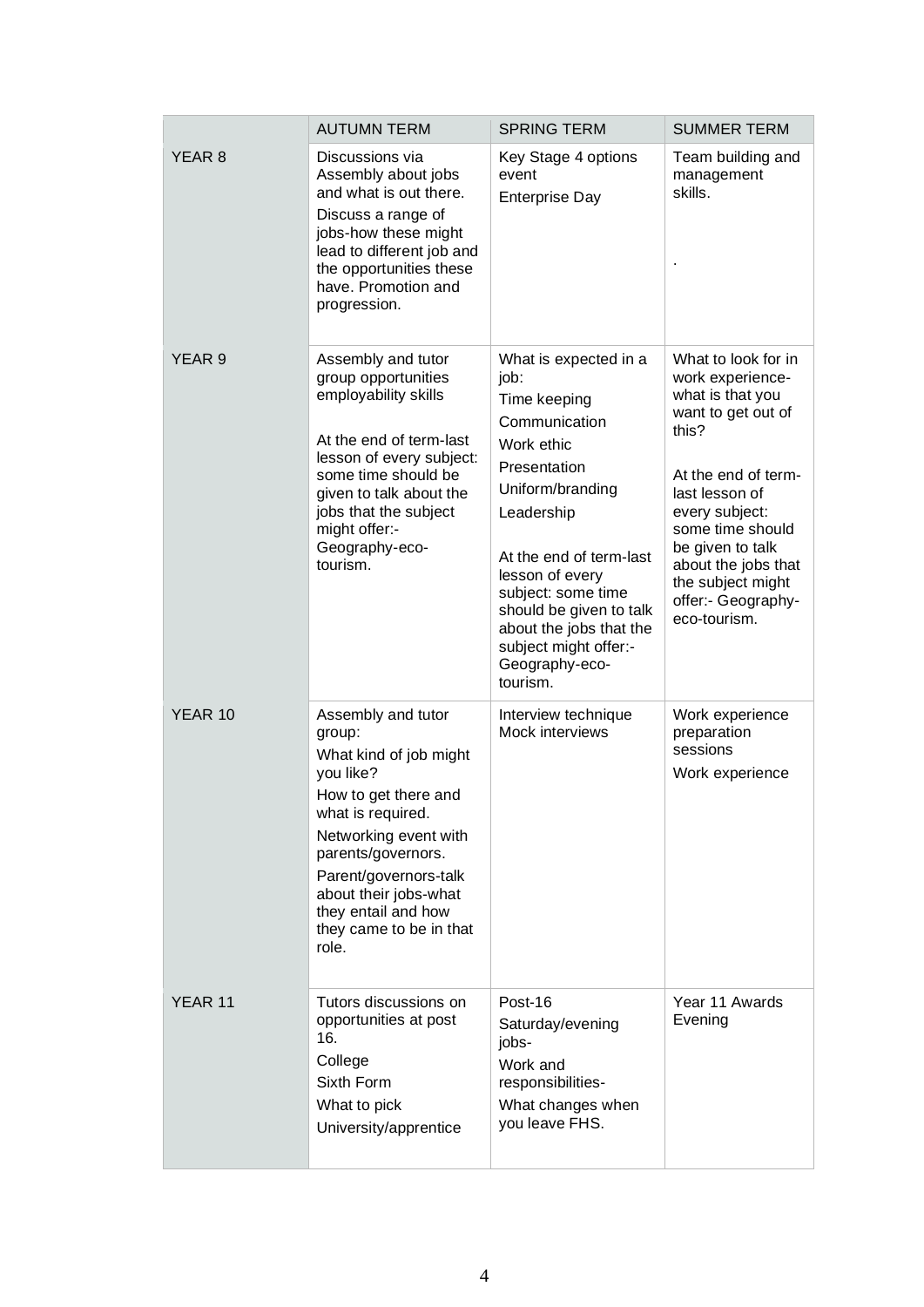# **3. Outcome**

- To contribute to strategies for raising achievement, by increasing motivation to support inclusion, challenge stereotyping and promote equality of opportunity and diversity
- To encourage participation in continued learning including higher education and technical and vocational qualifications
- To develop enterprising and employability skills in students
- To involve all school stakeholders (Parents, Past Students and Governors) in the careers education of students.

# **4. Students**

Students at Fairley House School have access to a wide range of activities based exclusively on career education, future guidance and subject specific career links which includes:

Work experience provision in Years 10

- Access to a range of activities, including employer talks, careers fairs, motivational speakers, college visits and access individual teacher support
- Meaningful encounters with employers, helping all students learn about what it is like to work in a variety of occupations
- Access to advice on options available at Post-16 including apprenticeships and college application.
- Coordinated support from external agencies including the local authority where students are vulnerable, have special educational needs or are at risk of becoming NEET. (not in education, employment or training)
- Career Specific lessons in Years 8-11 during subject lessons and year group assemblies.
- Year 10 career specific tutor time activities

# **5 Implementation**

The Careers Lead from the Leadership Team and the Careers Adviser coordinate the careers programme and update the senior leadership team. Year 10 work experience is planned and supported by Head of Year 11 and Mr Taylor. Mr Taylor and Head of Year 11 will also oversee this process, ensuring every student in Year 10 has a suitable work experience placement for the duration of the two weeks. All teaching staff contributes to Careers Guidance through their roles as tutors and subject teachers. Specialist sessions are delivered by external speakers and senior leadership. The Careers programme is planned, monitored and evaluated by the Senior School Leadership Team.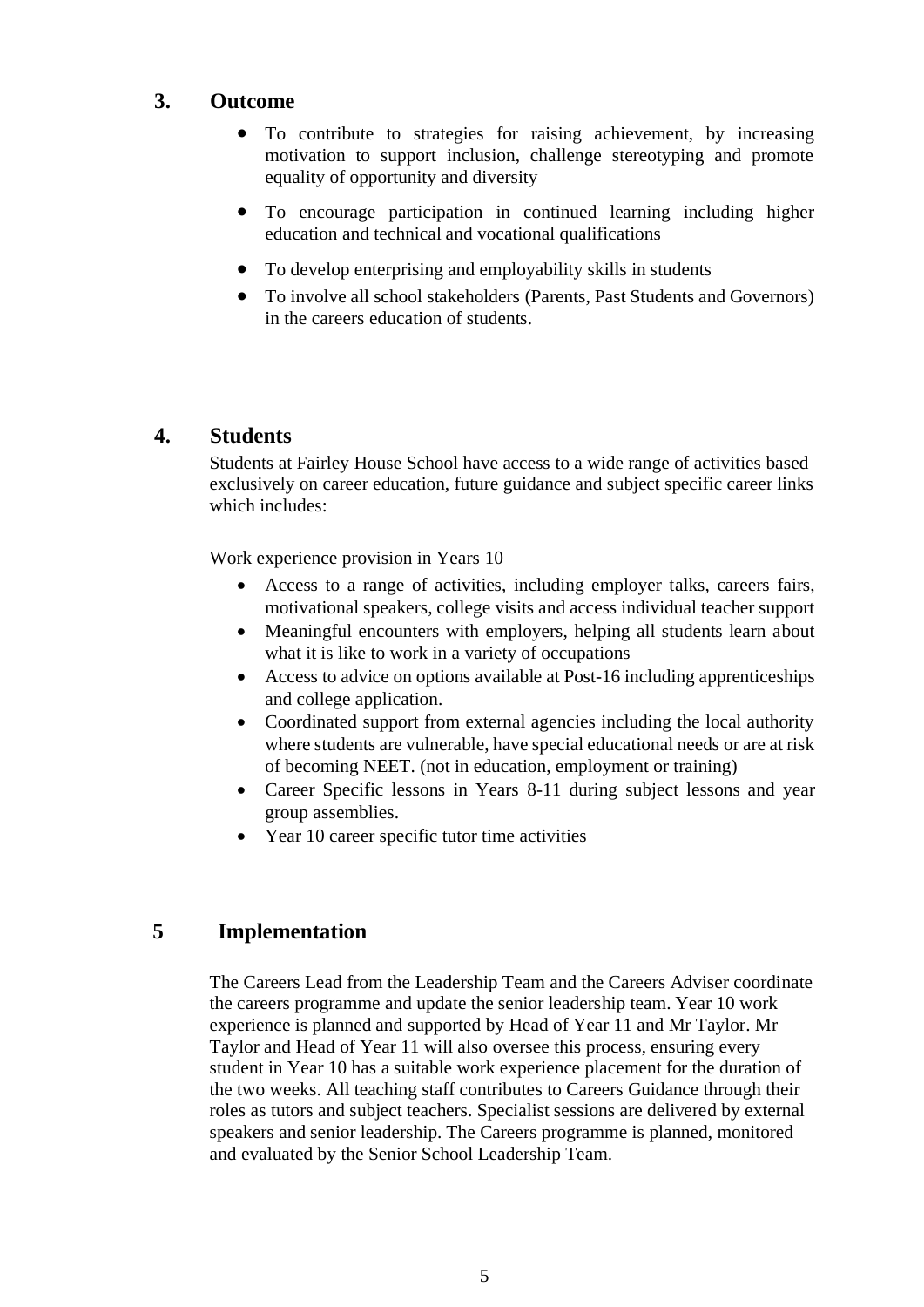### **6 Curriculum**

Careers guidance is part of the school's curriculum and is embedded into the all aspects of the school, in particular Assemblies and RSHE/Tutor time. Career guidance includes improving skills such as interviews techniques, financial awareness, careers education sessions, online guided research activities, external speakers and Governor and Parent lead events. Work experience preparation is conducted through assemblies, RSHE lessons and tutor time (in Year 10) Fairley House School reflects on the work experience provision offered in Year 10 through student feedback.

#### **7 Statutory requirements and expectations**

The 2002 Education Act requires schools to provide a balanced and broadlybased curriculum which: a) promotes the spiritual, moral, cultural, mental and physical development of pupils at the school and of society, and b) prepares pupils at the school for the opportunities, responsibilities and experiences of later life.

Schools and colleges have a public sector duty to promote equality of opportunity, foster good relations across all people, eliminate harassment and discriminatory practices and support children with protected characteristics (2010 Equality Act).

The statutory career guidance duty (2011 Education Act, subsequently extended) requires schools to ensure that all students are provided with independent careers guidance from Year 8 to Year 11 which is presented in an impartial manner, provides information on the range of education or training options, including apprenticeships and other vocational pathways and is guidance that the person giving it considers will promote the best interests of the students to whom it is given. Statutory guidance: Careers guidance and access for education and training providers (DfE, 2018)

[https://www.gov.uk/government/publications/careers-guidance-provision-for-young](https://www.gov.uk/government/publications/careers-guidance-provision-for-young-people-in-schools)[people-inschools](https://www.gov.uk/government/publications/careers-guidance-provision-for-young-people-in-schools)

#### **Gatsby**

The DfE's guidance to schools and colleges states that all schools and colleges should aim to meet the Gatsby Foundation's Benchmarks of "Good Career Guidance" by the end of 2020

(para.17, p.14) For further information: Gatsby Good Career Guidance <https://www.gatsby.org.uk/education/focus-areas/good-career-guidance>

The Careers & Enterprise Company Gatsby benchmark toolkits for schools: [https://www.careersandenterprise.co.uk/sites/default/files/uploaded/gatsby\\_benchmark\\_](https://www.careersandenterprise.co.uk/sites/default/files/uploaded/gatsby_benchmark_toolkit.pdf) [toolki t.pdf](https://www.careersandenterprise.co.uk/sites/default/files/uploaded/gatsby_benchmark_toolkit.pdf)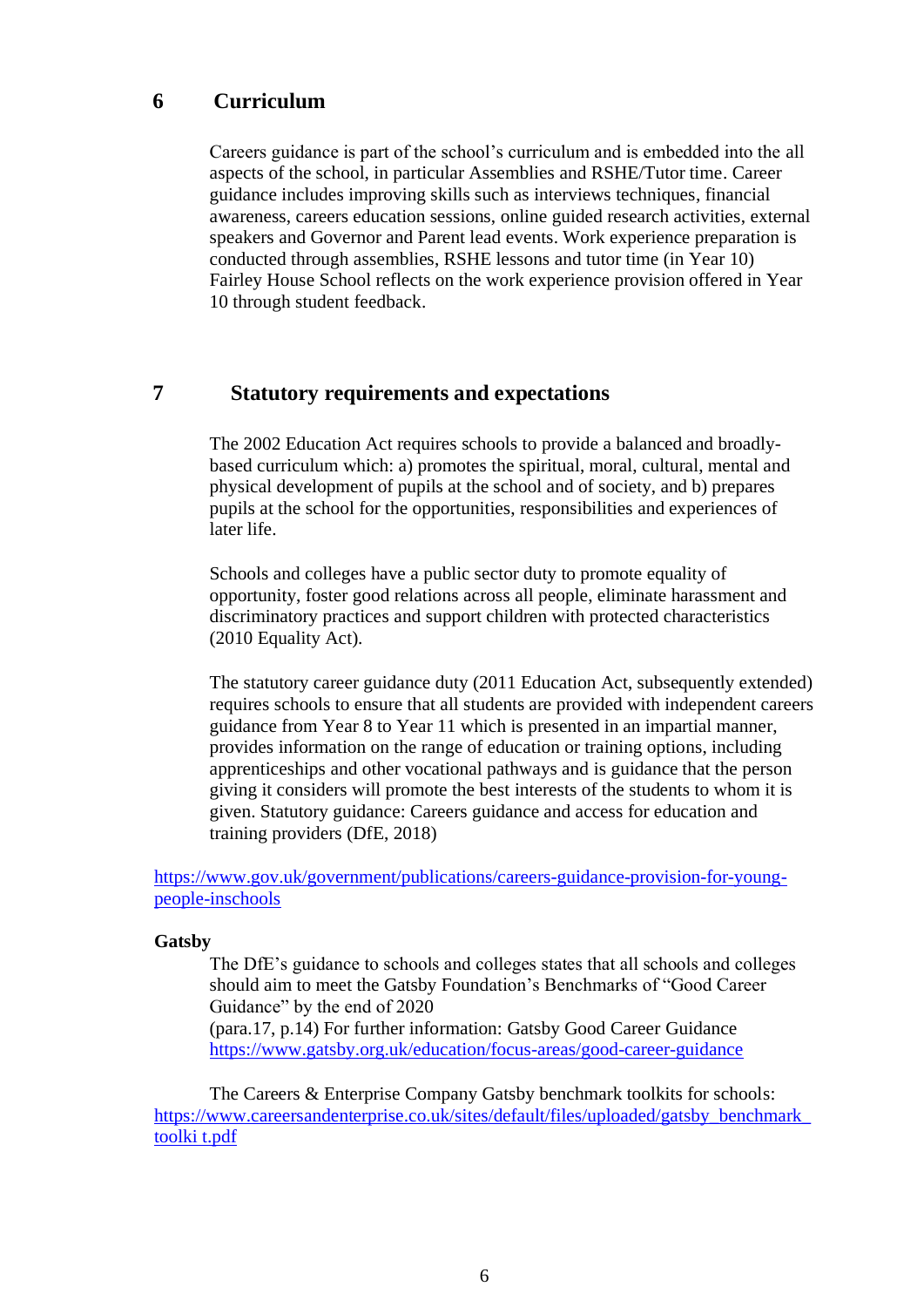# 8 **Evaluation**

This policy will be evaluated annually by the Governing body to ensure it is still fit for purpose. Circumstances may require more frequent modifications.

# **9 Author**

This policy will be reviewed and updated May 2023

# **10 Appendix**

# **The Gatsby Benchmarks**

| 1. A stable careers<br>programme                         | Every school and college should have an embedded programme<br>of career education and guidance that is known and understood<br>by pupils, parents, teachers and employers.                                                                                                     |
|----------------------------------------------------------|--------------------------------------------------------------------------------------------------------------------------------------------------------------------------------------------------------------------------------------------------------------------------------|
| 2. Learning from career and<br>labour market information | Every pupil, and their parents, should have access to good-<br>quality information about future study options and labour<br>market opportunities. They will need the support of an informed<br>adviser to make best use of available information.                              |
| 3. Addressing the needs of each<br>pupil                 | Pupils have different career guidance needs at different stages.<br>Opportunities for advice and support need to be tailored to the<br>needs of each pupil. A school's careers programme should<br>embed equality and diversity considerations throughout.                     |
| 4. Linking curriculum learning<br>to careers             | All teachers should link curriculum learning with careers. For<br>example, STEM subject teachers should highlight the relevance<br>of STEM subjects for a wide range of future career paths.                                                                                   |
| 5. Encounters with employers<br>and employees            | Every pupil should have multiple opportunities to learn from<br>employers about work, employment and the skills that are<br>valued in the workplace. This can be through a range of<br>enrichment activities including visiting speakers, mentoring and<br>enterprise schemes. |
| 6. Experiences of workplaces                             | Every pupil should have first-hand experiences* of the<br>workplace through work visits, work shadowing and/or work<br>experience to help their exploration of career opportunities,<br>and expand their networks.                                                             |
| 7. Encounters with further and<br>higher education       | All pupils should understand the full range of learning<br>opportunities that are available to them. This includes both<br>academic and vocational routes and learning in schools,<br>colleges, universities and in the workplace.                                             |